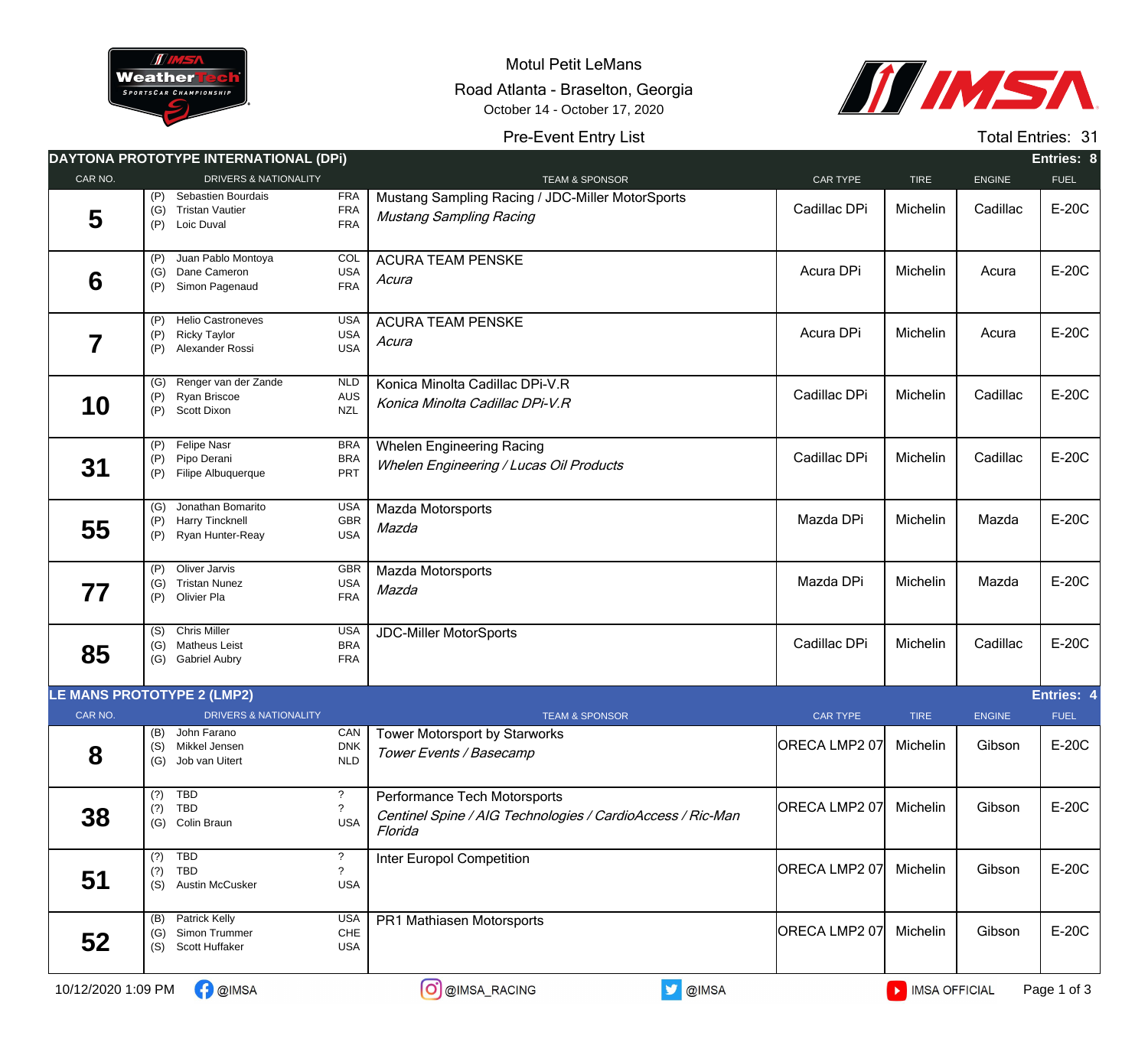| <b>GT LE MANS (GTLM)</b> |                   |                                                                      |                                        |                                                    |                                    |             |                     | Entries: 6  |
|--------------------------|-------------------|----------------------------------------------------------------------|----------------------------------------|----------------------------------------------------|------------------------------------|-------------|---------------------|-------------|
| CAR NO.                  |                   | <b>DRIVERS &amp; NATIONALITY</b>                                     |                                        | <b>TEAM &amp; SPONSOR</b>                          | <b>CAR TYPE</b>                    | <b>TIRE</b> | <b>ENGINE</b>       | <b>FUEL</b> |
| 3                        | (P)<br>(P)<br>(P) | Antonio Garcia<br>Jordan Taylor<br>Nicky Catsburg                    | <b>ESP</b><br><b>USA</b><br><b>NLD</b> | <b>Corvette Racing</b>                             | Corvette C8.R                      | Michelin    | Chevrolet           | E-20C       |
| 4                        | (P)<br>(P)<br>(P) | Oliver Gavin<br><b>Tommy Milner</b><br><b>Marcel Fassler</b>         | GBR<br><b>USA</b><br>CHE               | <b>Corvette Racing</b>                             | Corvette C8.R                      | Michelin    | Chevrolet           | E-20C       |
| 24                       | (G)<br>(P)<br>(P) | Jesse Krohn<br>John Edwards<br>Augusto Farfus                        | <b>FIN</b><br><b>USA</b><br><b>BRA</b> | <b>BMW Team RLL</b><br><b>BMW of North America</b> | <b>BMW M8 GTE</b>                  | Michelin    | <b>BMW</b>          | E-20C       |
| 25                       | (P)<br>(G)        | <b>Bruno Spengler</b><br>Connor De Phillippi<br>(G) Colton Herta     | CAN<br><b>USA</b><br><b>USA</b>        | <b>BMW Team RLL</b><br><b>BMW of North America</b> | <b>BMW M8 GTE</b>                  | Michelin    | <b>BMW</b>          | E-20C       |
| 911                      | (P)<br>(G)        | (P) Nick Tandy<br>Fred Makowiecki<br><b>Matt Campbell</b>            | GBR<br><b>FRA</b><br><b>AUS</b>        | Porsche GT Team                                    | Porsche 911<br><b>RSR-19</b>       | Michelin    | Porsche             | E-20C       |
| 912                      | (P)<br>(P)        | Earl Bamber<br>Laurens Vanthoor<br>(G) Mathieu Jaminet               | <b>NZL</b><br><b>BEL</b><br><b>FRA</b> | Porsche GT Team                                    | Porsche 911<br><b>RSR-19</b>       | Michelin    | Porsche             | E-20C       |
| <b>GT DAYTONA (GTD)</b>  |                   |                                                                      |                                        |                                                    |                                    |             |                     | Entries: 13 |
| CAR NO.                  |                   | <b>DRIVERS &amp; NATIONALITY</b>                                     |                                        | <b>TEAM &amp; SPONSOR</b>                          | <b>CAR TYPE</b>                    | <b>TIRE</b> | <b>ENGINE</b>       | <b>FUEL</b> |
| 9                        | (G)<br>(S)<br>(S) | Dennis Olsen<br>Zacharie Robichon<br>Lars Kern                       | <b>NOR</b><br>CAN<br>DEU               | <b>Pfaff Motorsports</b><br>Motul / Pfaff Porsche  | Porsche 911<br>GT3R                | Michelin    | Porsche             | $E-10$      |
| 12                       | (S)<br>(G)<br>(S) | Frankie Montecalvo<br><b>Townsend Bell</b><br>Kyle Kirkwood          | <b>USA</b><br><b>USA</b><br><b>USA</b> | AIM VASSER SULLIVAN                                | Lexus RC F GT3                     | Michelin    | Lexus               | $E-10$      |
| 14                       | (S)               | (G) Jack Hawksworth<br><b>Aaron Telitz</b><br>(S) Michael De Quesada | GBR<br><b>USA</b><br><b>USA</b>        | AIM VASSER SULLIVAN                                | Lexus RC F GT3                     | Michelin    | Lexus               | $E-10$      |
| 16                       | (B)<br>(P)<br>(S) | Ryan Hardwick<br>Patrick Long<br>Jan Heylen                          | <b>USA</b><br><b>USA</b><br><b>BEL</b> | Wright Motorsports<br>1st Phorm                    | Porsche 911<br>GT3R                | Michelin    | Porsche             | $E-10$      |
| 23                       | (S)<br>(P)        | (S) lan James<br>Roman De Angelis<br>Darren Turner                   | <b>USA</b><br>CAN<br>GBR               | <b>Heart Of Racing Team</b><br>The Heart of Racing | <b>Aston Martin</b><br>Vantage GT3 | Michelin    | <b>Aston Martin</b> | $E-10$      |
| 30                       | (B)<br>(P)<br>(S) | Rob Ferriol<br><b>Markus Winkelhock</b><br><b>Andrew Davis</b>       | <b>USA</b><br>DEU<br><b>USA</b>        | <b>Team Hardpoint</b><br>GridRival.com             | Audi R8 LMS<br>GT <sub>3</sub>     | Michelin    | Audi                | $E-10$      |
| 44                       | (B)<br>(S)        | (G) Andy Lally<br>John Potter<br><b>Spencer Pumpelly</b>             | <b>USA</b><br><b>USA</b><br><b>USA</b> | <b>GRT Magnus</b><br>Flex Box                      | Lamborghini<br>Huracan GT3         | Michelin    | Lamborghini         | $E-10$      |